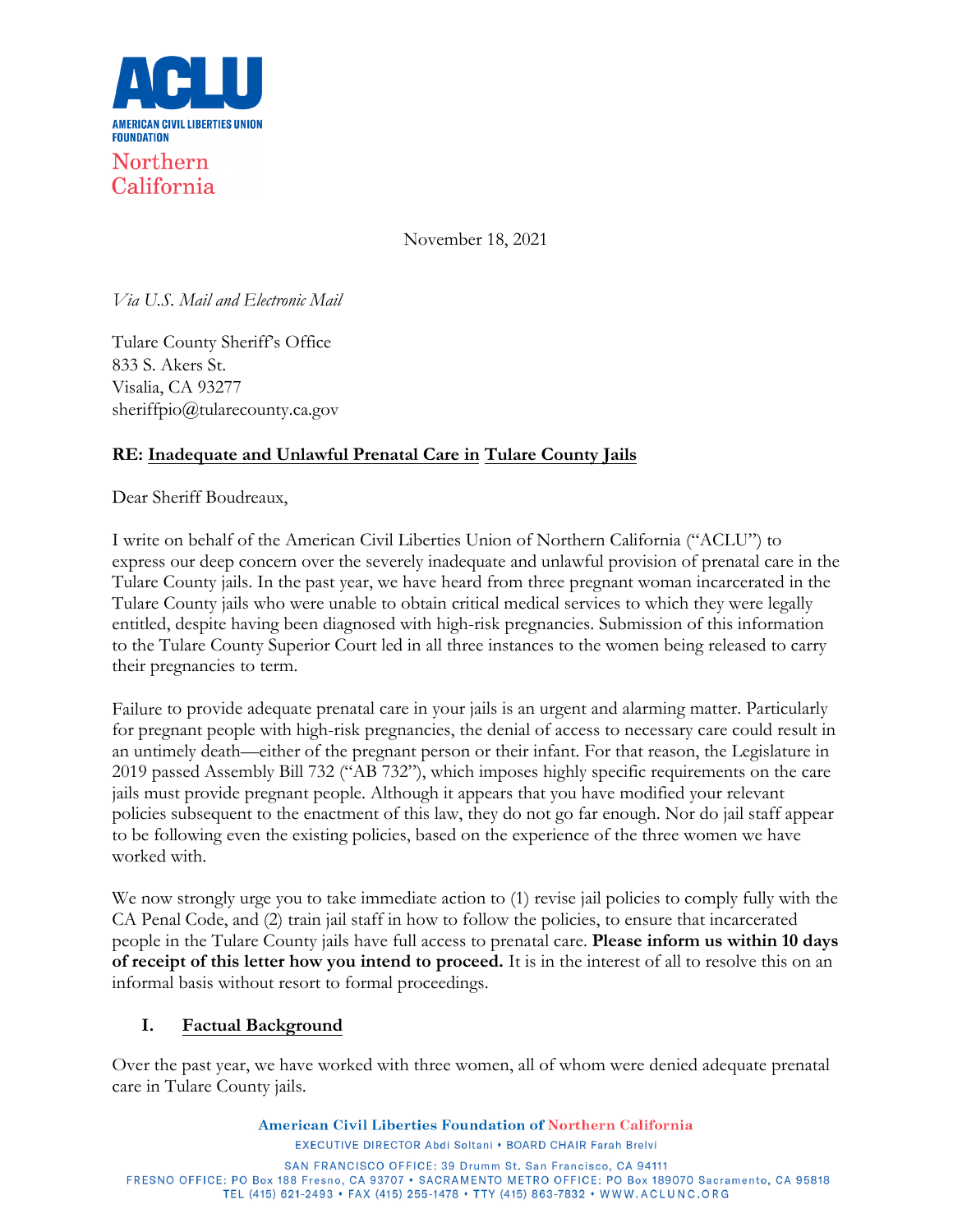#### **A. Alexandra Meza.**

Ms. Meza was incarcerated starting October 19, 2020 at the Tulare County Sheriff's Office, Bob Wiley Detention Facility (the "Jail") in Visalia, California.

Ms. Meza suffered from a condition called placenta previa<sup>[1](#page-1-0)</sup> and from gestational diabetes. At the time of her incarceration, she was at risk of an emergency C-section and early delivery. While incarcerated Ms. Meza was seen infrequently by medical providers and was never connected to the two specialists she was referred to by her obstetrician. On February 9, 2021, Alexandra was finally taken to the hospital after three days of continuous bleeding. On this visit to the Jail nurse, she was also told that she could no longer see her doctor because his contract with the Jail ended. While at the hospital she requested an ultrasound to check on her placenta previa, as directed by her doctor but again, was refused.

On March 5, 2021 Ms. Meza was released because the judge found she was not a threat to society and so that she could access much needed medical treatment. After her release, Ms. Meza was able to obtain the care that she and her infant needed, including a litany of tests for her baby. Ms. Meza gave birth to her son on May 24, 2021, and she was able to obtain postpartum support due to complication her infant had developed while incarcerated. She has also been able to breast feed her son and reengage with her community by enrolling in parenting classes and by obtaining employment. Ms. Meza also enrolled in the Institute of Impacted Leaders at Initiate Justice a 12 week organizing training program that aims to give formerly incarcerated people the skills that they need to advocate for change. Ms. Meza has completed the program and hopes to continue to apply the skills she has learned in her future work.

#### **B. Janielle Ausherman**

On January 17, 2021, Ms. Ausherman was incarcerated at the Jail, while suffering from a high-risk pregnancy. On February 5, 2021, Ms. Ausherman had her first visit appointment with an obstetrician. At the appointment she obtained an ultrasound and a referral to a maternal fetal specialist. Ms. Ausherman was informed that she had serious complications with her pregnancy, that she would need to deliver early via C-section, and that she was at risk for a number of emergency pregnancy conditions, including superimposed preeclampsia<sup>2</sup> and placental abruption.<sup>[3](#page-1-2)</sup>

<span id="page-1-0"></span><sup>1</sup> Placenta previa is a problem of pregnancy in which the placenta grows in the lowest part of the womb (uterus) and covers all or part of the opening to the cervix. U.S Nat. Library of Med., MedlinePlus, *Placenta Previa*, https://medlineplus.gov/ency/article/000900.htm (last visited September 28, 2021).

<span id="page-1-1"></span><sup>2</sup> Preeclampsia is a pregnancy complication characterized by high blood pressure and signs of damage to another organ system. Left untreated, preeclampsia can lead to serious—even fatal—complications for the pregnant person and their baby. Mayo Foundation for Medical Education and Research, Preeclampsia-Symptoms and Causes, https://www.mayoclinic.org/diseases-conditions/preeclampsia/symptomscauses/syc-20355745 (last visited September 28, 2021).

<span id="page-1-2"></span><sup>3</sup> Placental abruption is the early separation of the placenta from the lining of the uterus before the completion of the second stage of labor. It is one of the causes of bleeding during the second half of pregnancy and is a relatively rare but serious complication of pregnancy that places the well-being of both mother and fetus at risk. Pamela Schmidt, Christy L. Skelly, Deborah A. Raines, *Placental Abruption*, National

**EXECUTIVE DIRECTOR Abdi Soltani . BOARD CHAIR Farah Brelvi**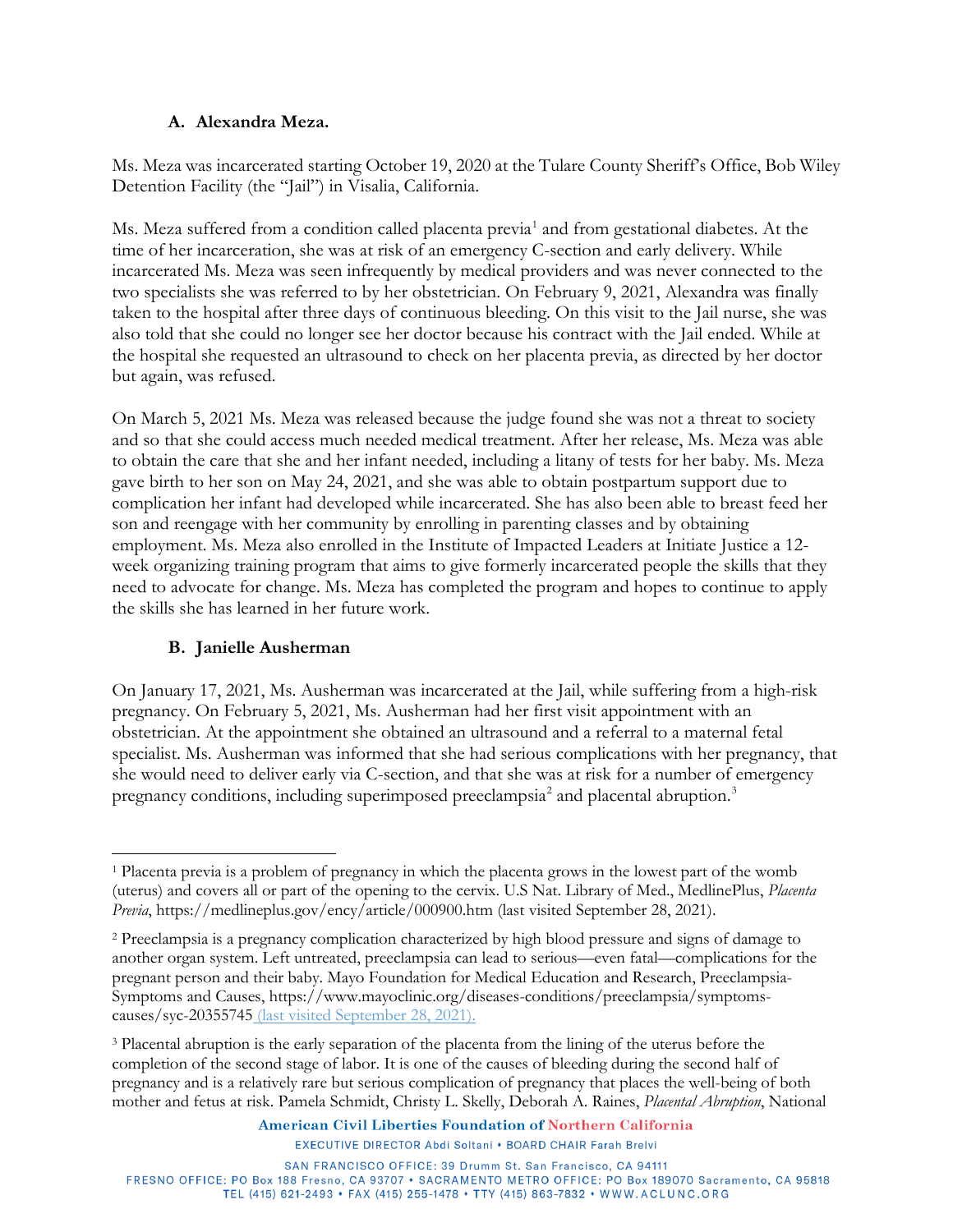Despite this diagnosis and despite her requests to see an obstetrician more frequently, Ms. Ausherman's obstetricians only saw her intermittently. After complaining to the Jail of elevated blood pressure for four days, Ms. Ausherman was finally able to see a doctor on February 24, 2021, when she arrived at the hospital for a routine medical exam. Worse, a Sheriff's Deputy delayed in calling an ambulance when Ms. Ausherman' s blood pressure skyrocketed during the visit. When Ms. Ausherman finally arrived at the hospital, the ER doctor told her that she should have arrived there much sooner, and she was forced to spend 24 hours in the ER until her condition stabilized. Once again, Ms. Ausherman was referred to a maternal fetal specialist, with an urgent request that the appointment occur within one week. The appointment was never made, and Ms. Ausherman was not able to see a specialist at any point during her incarceration. It then took the Jail almost a month to provide her with the high blood pressure medication she had been prescribed in the ER. And it took the Jail nearly four months and two prescriptions from two different doctors to provide Ms. Ausherman with a medical belt, designed to lessen the risk of placental abruption.

Having previously lost her second child to placental abruption, Ms. Ausherman was terrified that she would lose this baby—and that due to her very real risk of blood loss, she might die as well. In declarations, her obstetricians affirmed both the high-risk nature of Ms. Ausherman' s pregnancy and her concern that she would not get adequate care. Ms. Ausherman' s fetus also suffered from a fetal abnormality called hydronephrosis.[4](#page-2-0) The doctors attested that as her pregnancy progressed, J.A would need weekly fetal monitoring, which they had no confidence the Jail would provide.

 Based on this information, the Tulare County Superior Court on April 9, 2021, released J.A under a request for medical care by her defense attorney. Out of the Jail, Ms. Ausherman was able to access the prenatal care she needed, and she gave birth to a healthy infant on May 25, 2021.

# **C. J. A.**

J.A. was incarcerated at the Jail while pregnant and suffering from severe complications. J.A.'s obstetrician diagnosed her with placenta previa and gestational diabetes. J.A. also suffered from early contractions and swelling in her legs. J.A.'s doctor was very concerned and believed that she also had either a heart condition or kidney problems. She was ordered to see a maternal fetal medicine specialist every other week to monitor her delivery date. The Jail failed to provide J.A. with any of the treatment that her doctor ordered, including access to a low sodium diet and emergency medical treatment. She was never able to see the maternal specialist that her doctor recommended while incarcerated and at one point was so severely swollen that she lost the ability to walk.

J.A. was released from the Jail on February 24, 2021, under a medical emergency care modification hearing. When she was released, she was able to meet with a doctor who give her a progesterone shot to prevent early delivery. She was able to obtain a low sodium diet and her swelling significantly lessened and she no longer had trouble walking. She also met with her obstetrician every week for

Center for Biotechnology Information, U.S Nat. Library of Med., <https://www.ncbi.nlm.nih.gov/books/NBK482335/> (last visited September 28, 2021).

**American Civil Liberties Foundation of Northern California** 

<span id="page-2-0"></span><sup>4</sup> Hydronephrosis is swelling of one of both kidneys. Left untreated, severe hydronephrosis can lead to permanent kidney damage. Mayo Foundation for Medical Education and Research, Hydronephrosis, <https://www.mayoclinic.org/diseases-conditions/hydronephrosis/cdc-20397563> (last visited September 28, 2021).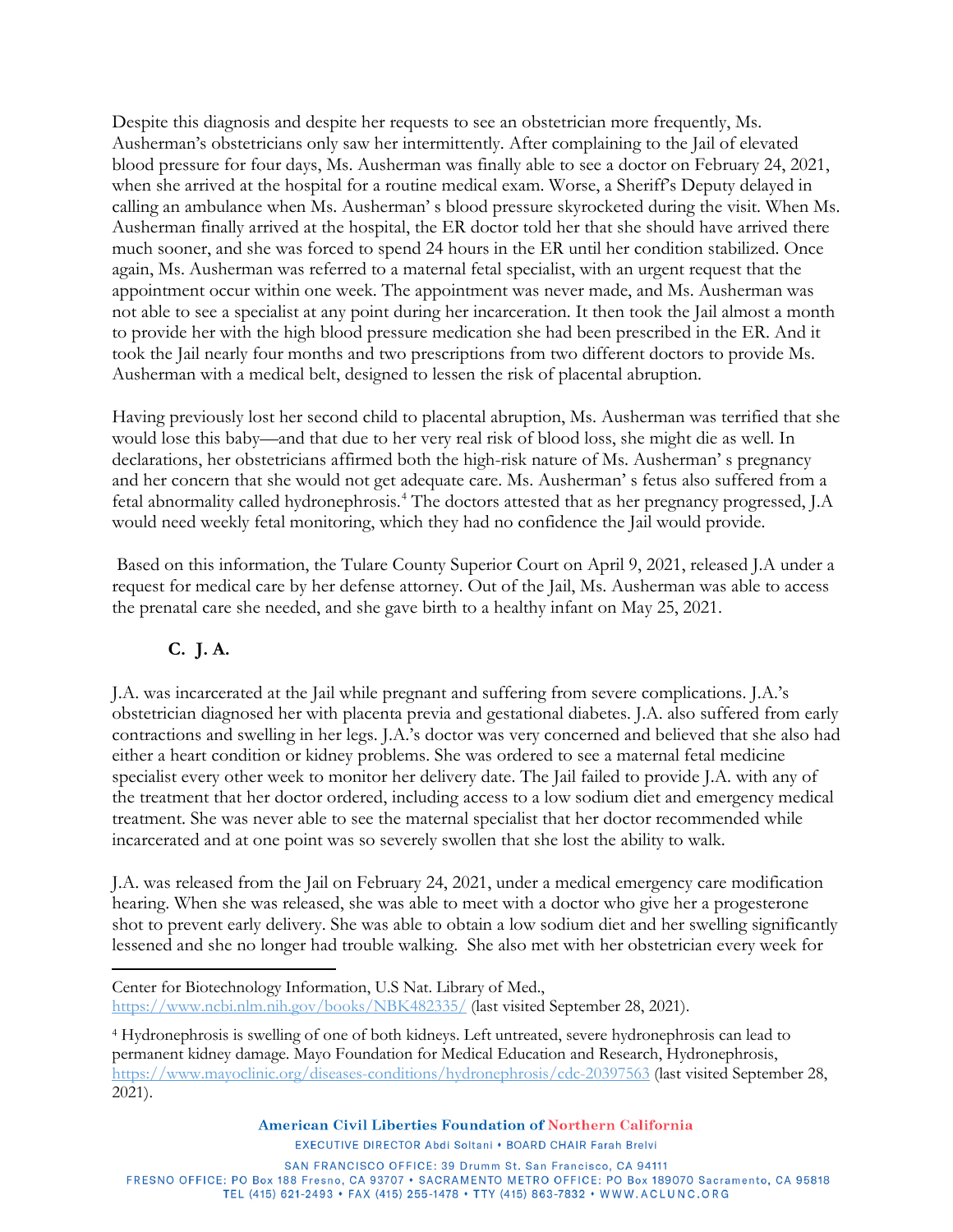regular checkups and consistent progesterone shots. The delay in obtaining these critical medical services put J.A and her baby in grave danger. She is now able to eat healthy foods and to bond with her children.

### **D. Access to Menstrual Hygienic Products**

On October 22, 2021, the ACLU of Northern CA was informed that two women were refused access to menstrual hygiene products at the Jail in Tulare County. This news arrives with increased concern over the status of menstruating people in the Jail. Menstrual hygienic products are not only of critical importance for health and well-being but also required by law for the Jail to provide. We again, ask that the county abide by its own policies and provide critical care for people kept in Jail facilities.

# **II. Legal Analysis**

The law is clear that jails in California have a statutory and constitutional obligation to provide patients with adequate prenatal care and menstrual hygiene products. Yet the Tulare County jails plainly failed to meet this minimum obligation here.

Under AB 732, which went into effect in January 2021, jails in California are required to comply with highly specific statutory requirements to ensure that incarcerated pregnant persons receive timely and adequate prenatal care and postpartum support. *See* Cal. Penal Code § 4023 *et seq.* CA Penal Code entitles incarcerated pregnant, postpartum, and menstruating people to dignified healthcare conditions. This includes full access to menstrual products<sup>[5](#page-3-0)</sup>, family planning services<sup>[6](#page-3-1)</sup>, and voluntary pregnancy testing.<sup>[7](#page-3-2)</sup> Most importantly, and to ensure the safety and livelihood of the pregnant people, AB 732 expands health care provider options<sup>[8](#page-3-3)</sup>, a requirement to provide options counseling by a health care provider trained in reproductive healthcare<sup>[9](#page-3-4)</sup> and regular prenatal visits.

If an incarcerated person is confirmed to be pregnant, then the jail must ensure that they are scheduled for a pregnancy examination by a physician, nurse practitioner, certified nurse midwife, or physician assistant within **7** days of their arrival at the jail. At a minimum, the pregnancy examination must include: (1) a determination of the gestational age of the pregnancy and the estimated due date,  $(2)$  a plan of care, and  $(3)$  if needed, the ordering of prenatal lab and diagnostic studies.<sup>[10](#page-3-5)</sup> With respect to prenatal doctors' visits the law provides as follows:

Incarcerated pregnant persons shall be scheduled for prenatal care visits in accordance with medical standards outlined in the most current edition of Guidelines for Perinatal Care developed by the American Academy of

<span id="page-3-0"></span><sup>5</sup> Cal. Penal Code § 4023 et seq.

<span id="page-3-1"></span> $6$  Cal. Penal Code  $\{(4023.5(c), \text{as amended by AB } 732\})$ .

<span id="page-3-2"></span><sup>7</sup> Cal. Penal Code § 4023.8(a).

<span id="page-3-3"></span><sup>8</sup> Cal. Penal Code § 4023.6(a), as amended by AB 732.

<span id="page-3-4"></span><sup>9</sup> Cal. Penal Code § 4023.8(b).

<span id="page-3-5"></span><sup>10</sup> Cal. Penal Code § 4023.8(d)(1)-(3).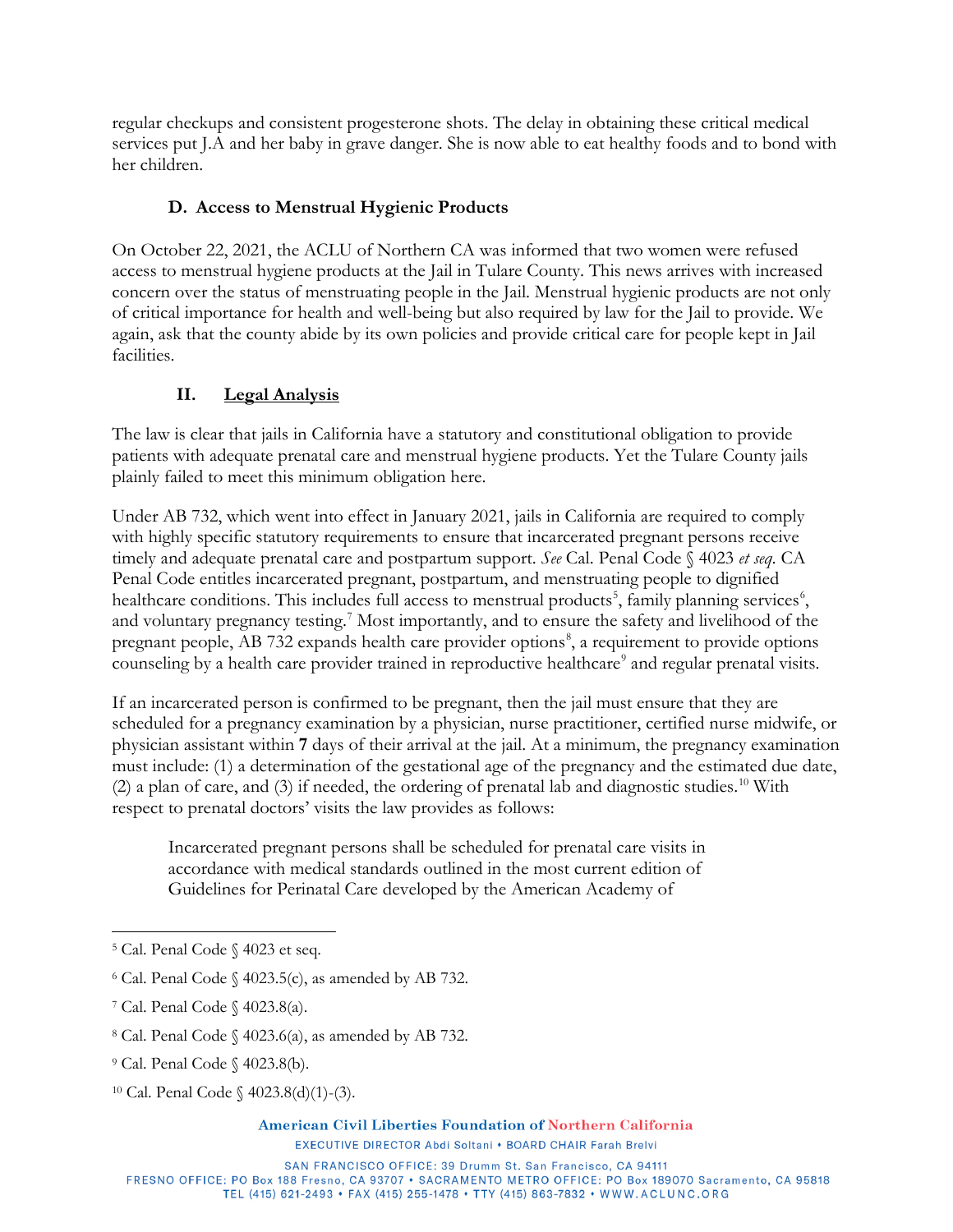Pediatrics (AAP) and the American College of Obstetricians and Gynecologists (ACOG) Committee on Obstetric Practice, unless more frequent visits are indicated by the physician, nurse practitioner, certified nurse midwife, or physician assistant. Cal. Penal Code § 4023(e).

These guidelines recognize that "[t]he frequency of obstetric visits should be individualized. Women with poor pregnancy outcomes in earlier pregnancies, known medical problems . . . should be seen as early as possible." And "the appropriate intervals between scheduled visits are determined by the nature and severity of the problems.["11](#page-4-0) All of the conditions found by doctors in the three ACLU clients—prior preterm delivery, hypertension, pregestational diabetes, and psychiatric illness—are listed in the guidelines under "early pregnancy risk."

The Tulare County Sheriff's Office ("TCSO") and Wellpath—the private healthcare contractor for the Jail—failed to provide treatment to Ms. Meza, Ms. Ausherman and J.A. within the mandated treatment timeframes. [12](#page-4-1) One of the key requirements under ACOG guidelines is to schedule the necessary number of appointments including, specialists' appointments, for all incarcerated pregnant people. The failure to comply with the appropriate timeframes, prevented the doctors' ability to treat their respective patients appropriately and within their full professional capacity and care. In declarations from Dr. Pang and Dr. Bordberg, both expressed that they could only see their patients at monthly intervals and that they had no control over scheduling follow up appointments. Ms. Ausherman and J.A. for example, were not able to see their OBGYN for an initial visit until at least a month of incarceration. Similarly, Ms. Meza was not able to see their OBGYN for at least a month after the initial visit.

Second, TCSO and Wellpath fail to provide mandated family planning services and social worker support. There is no indication that any of the above-mentioned parties received information or accommodations which would allow for them to develop a birth plan or social worker support.

Lastly, the health and safety risks that J.A., Ms. Meza, and Ms. Ausherman experienced, violated their constitutional right to be free from cruel and unusual punishment.[13](#page-4-2) As in the case of Ciera Stoelting<sup>[14](#page-4-3)</sup>, who lost her child while under the custody of Orange County Jails, these individuals all faced serious risks of early delivery. The court in the *Stoelting* case found that after numerous requests for medical care, "Stoelting began giving birth while sitting on the toilet inside the infirmary cell. Despite her requests for medical assistance […] jail staff 'egregiously sat by and watched while Stoelting finished laboring and delivering' the baby." The lack of prenatal care was not only beyond the punishment that is permissible under the federal constitution, but demonstrated a

American Civil Liberties Foundation of Northern California

<span id="page-4-0"></span><sup>11</sup> American Academy of Pediatrics (2017), *Guidelines for Perinatal Care*, 8th ed., available at: [https://www.acog.org/clinical-information/physician-faqs/-](https://www.acog.org/clinical-information/physician-faqs/-/media/3a22e153b67446a6b31fb051e469187c.ashx) [/media/3a22e153b67446a6b31fb051e469187c.ashx](https://www.acog.org/clinical-information/physician-faqs/-/media/3a22e153b67446a6b31fb051e469187c.ashx) (last accessed September 28, 2021).

<span id="page-4-1"></span><sup>12</sup> Every four weeks up to 24-28 weeks, every two weeks from then to 36 weeks, and every week from 36 weeks to delivery. *Id.*

<span id="page-4-2"></span><sup>13</sup> U.S. Const. amend. XVIII.

<span id="page-4-3"></span><sup>14</sup> Sean Emery, *OC supervisors approve \$1.5 million settlement for woman who lost baby in childbirth at jail*, ORANGE CTY. REG. (September 28, 2021, 2:00 PM), https://www.ocregister.com/2021/04/27/o-c-supervisors-ok-1- 5-million-settlement-with-woman-whose-baby-died-at-childbirth-in-jail/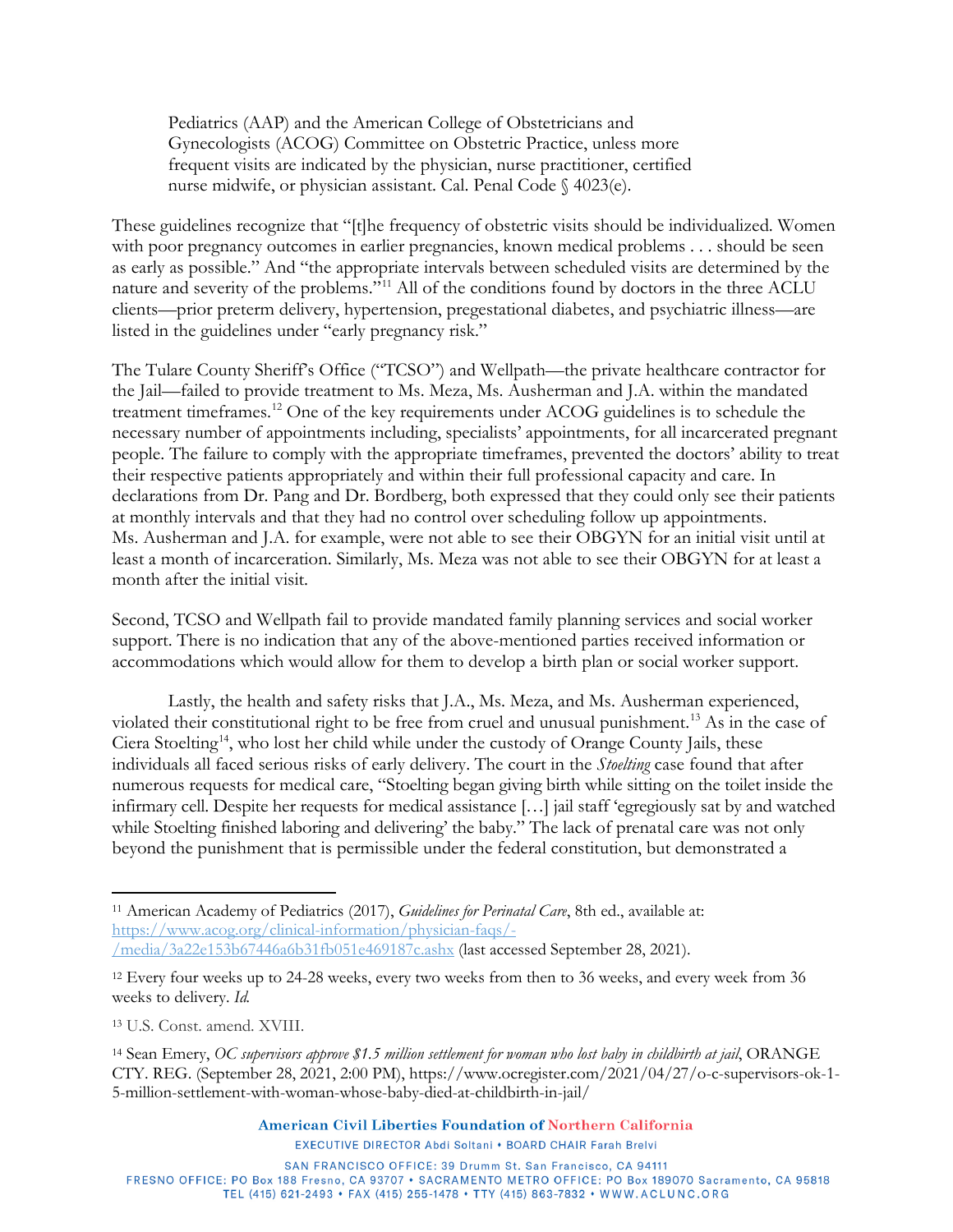deliberate indifference to the care of pregnant people in its refusal to provide for critical medical needs.[15](#page-5-0)

#### **III. TCSO's Existing Policy Regarding the Pregnancy Care**

From documents the ACLU received through a Public Records Act request on April 26, 2021, it is clear that TCSO (via Wellpath) updated its policies to reflect the enactment of AB 732. Although updated policies begin the process of implementation, it is clear that Jail staff are not being trained on the policies, and the policies themselves continues to fall short in protecting the lives of pregnant people and their children.

For example, the policies correctly state that OBGYN specialists have control over treatment planning for incarcerated patients and those incarcerated persons shall be scheduled for prenatal visits in accordance with medical standards outlined in the most current edition of Guidelines for Perinatal Care developed by the American Academy of Pediatrics (AAP) and American College of Obstetricians and Gynecologists (ACOG), unless more frequent visits are indicated by the physician. Yet Jail staff did not follow the treatment plans issued by our clients' OBGYN specialists.

What the policies should do is include specific timeframes for when pregnant people should see their doctors when experiencing high risk pregnancies. The policies generally provide that prenatal care appointments occur every 1-2 weeks during the first two trimesters and weekly after 28-30 weeks of gestation—but these timeframes are for all patient, thereby differing from the ACOG recommendations which specifically require more appointments for patients with high-risk pregnancies. Additionally, the policies blame high-risk pregnancies on the "unhealthy lifestyle choices prior to incarceration," even though that is not the case for many pregnant people.

Also absent from the policies are the following legal requirements: (1) that all incarcerated pregnant persons or persons who give birth during incarceration are entitled to notice, access to, and written application for, community-based programs for pregnant, birthing, or lactating incarcerated persons;[16](#page-5-1) (2) that every incarcerated pregnant person must be referred to a social worker to discuss options regarding feeding, placement, and care of the child after birth; [17](#page-5-2) (3) that all incarcerated pregnant persons must have access to daily prenatal vitamins and adequate diet in accordance with medical standards of care; [18](#page-5-3) (4) that all incarcerated pregnant persons who are housed in a multitier housing unit must be assigned to a lower bunk and lower tier housing;<sup>[19](#page-5-4)</sup> (5) that all incarcerated pregnant persons have the right to have a support person present during labor, childbirth, and postpartum recovery in the hospital; $^{20}$  $^{20}$  $^{20}$  and (6) all incarcerated persons who delivery a baby and

<span id="page-5-5"></span><sup>20</sup> Cal. Penal Code § 4023.8(m).

<span id="page-5-0"></span><sup>15</sup> Steel v. Alameda Cty., 428 F. Supp. 3d 235, 244(N.D. Cal. 2019).

<span id="page-5-1"></span><sup>16</sup> Cal. Penal Code § 4023.8(j).

<span id="page-5-2"></span><sup>17</sup> Cal. Penal Code § 4023.8(k)(1)-(3).

<span id="page-5-3"></span><sup>18</sup> Cal. Penal Code § 4023.8(f)(1).

<span id="page-5-4"></span><sup>19</sup> Cal. Penal Code § 4023.8(g).